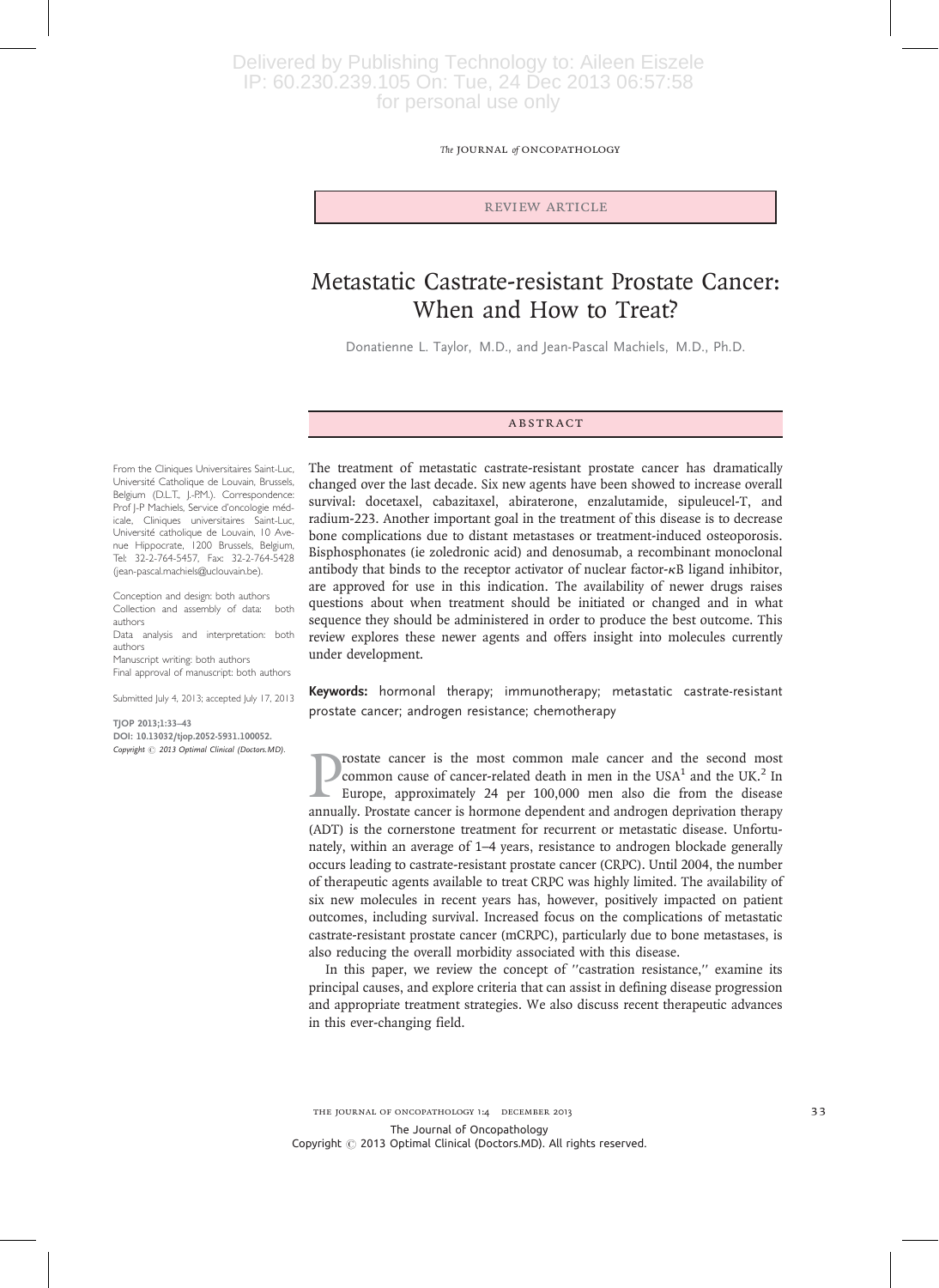#### The JOURNAL of ONCOPATHOLOGY

## 1. MECHANISMS OF ANDROGEN **RESISTANCE**

It is well established that prostate cancer growth is largely dependent on the androgen signaling pathway.<sup>3</sup> ADT, either through orchiectomy or the use of gonadotropin releasing hormone (GnRH)-agonists or antagonists, remains the mainstay of first-line treatment in locally advanced or metastatic prostate cancer. Unfortunately, resistance to hormonal treatment always occurs despite optimal castration.

For prostate cancer cells to survive and proliferate in an environment deprived of androgen, they must either adapt the androgen receptor (AR) pathway to the androgen-deprived conditions or create alternative growth pathways.<sup>4</sup> Both of these mechanisms are commonly reported in the literature as either AR dependent, subclassified as ligand dependent and ligand independent, or as mechanisms which support tumor growth by bypassing the AR (Fig. 1).

Ligand-dependent castration resistance refers to tumor growth in the presence of a ligand. In approximately, 30% of castrate-resistant tumor cells, the AR gene remains amplified and supports tumor growth despite low concentrations of the naturally circulating ligands testosterone (T) and dihydrotestosterone  $(DHT)$ <sup>5,6</sup> It is thought that tumor cells in this environment become hypersensitive to the low level of androgens present in blood, enabling them to continue androgen-dependent growth.<sup>7,8</sup> Moreover, this phenomenon is associated with AR stability and nuclear localization.<sup>9</sup> The use of AR antagonists, such as bicalutamide and flutamide, does not seem to reverse tumor growth in this situation but may, in fact, enhance it. $^{10}$ 

Tumor cells may also acquire resistance via genetic mutation leading to the aberrant activa-



34 THE JOURNAL OF ONCOPATHOLOGY 1:4 DECEMBER 2013

The Journal of Oncopathology Copyright @ 2013 Optimal Clinical (Doctors.MD). All rights reserved.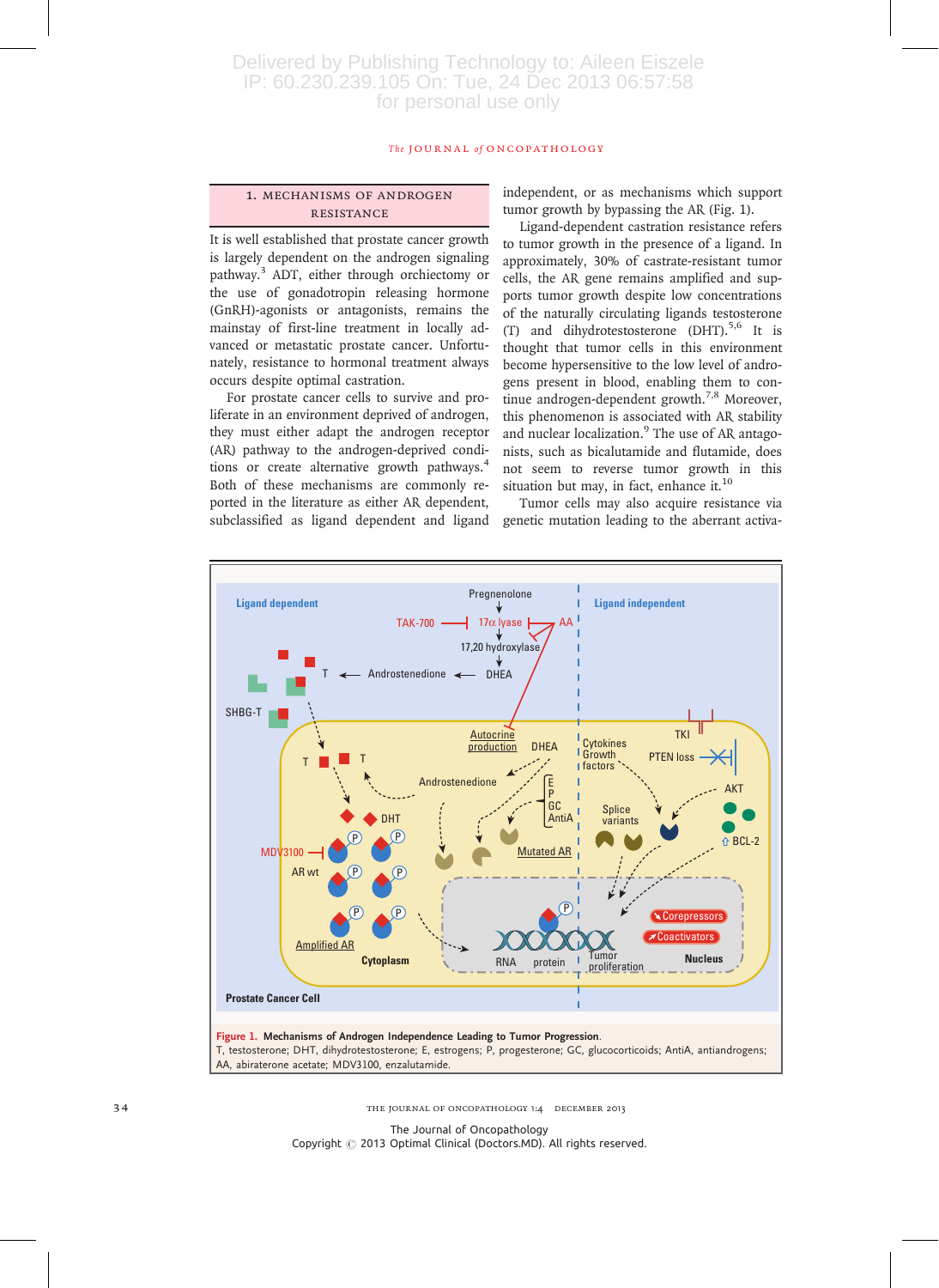#### TREATMENT OF METASTATIC PROSTATE CANCER

tion of androgen signaling.<sup>11</sup> Although rare, genetic mutation of the AR can confer increased functional activity to the AR. The AR then becomes capable of binding with natural and nonclassical ligands including estrogen, progesterone, adrenal androgens, corticosteroids,<sup>12</sup> DHT metabolites,<sup>13</sup> and androgen antagonists.<sup>14</sup> This binding further stimulates the AR and thus promotes tumor growth.

In addition, the concentration of intratumoral androgen has been found to be higher than expected in androgen-depleted situations and appears to be present in sufficiently enough levels to activate intracytoplasmic ARs leading to gene expression.<sup>15</sup> Montgomery et al.<sup>16</sup> demonstrated that tumor cells contain transcripts that encode enzymes involved in the synthesis of T and DHT from cholesterol precursors, adding weight to the idea that androgens could come from locally converted adrenal androgens. This autocrine pathway contributes to AR activation despite castrate levels of serum testosterone.

Ligand-independent resistance refers to tumor growth through the activation of the AR in the absence of a ligand. Constitutively active splice variants of AR are able to regulate expression of genes promoting tumor cell growth without androgen binding.<sup>17</sup> AR-regulatory proteins, activators, or repressors $18$  are recruited when AR binds to its ligand leading to transcription modulation. Upregulation of AR coactivators,<sup>19</sup> such as hsp27 $^{20}$  or Her2Neu tyrosine kinase,<sup>21</sup> has been associated with the development of castration resistance. Also, the deregulation of other growth factors, including the insulinlike growth factor and the epidermal growth factor, seems to directly activate the AR or its coactivators.

Finally, prostate cancer cells may acquire independence from AR signaling by activating alternative survival mechanisms that bypass the AR pathway. These bypass mechanisms, many of which are under investigation, include the RAS/ MAPK pathway, transforming growth factor- $\beta$ , Wnt/b-catenin pathway, hepatocyte growth factor, fibroblast growth factor (FGF) pathway, and insulin-like growth factor (IGF) system. The phosphatidylinositol 3-kinase (PI3K)/AKT signal transduction pathway is also a key oncogenic pathway activated in many human cancers, including prostate cancer. The phosphatase and tensin homolog deleted on chromosome 10 (PTEN) gene is a tumor suppressor gene and is

the main inhibitor of the PI3K/AKT pathway. Deletion of PTEN and hence activation of PI3K/ AKT has been shown to modulate AR activity, thus supporting tumor growth in CRPC.<sup>22,23</sup>

As a result of these findings, patients who fail hormonal therapy are now referred to as castrate resistant as opposed to hormone resistant.

#### 2. PROSTATE CANCER WITH NEUROENDOCRINE DIFFERENTIATION

Adenocarcinomas account for 90% of all prostate cancers. $^{24}$  Pure neuroendocrine (NE) prostate cancer, otherwise known as small-cell prostate cancer, is a rare entity and occurs in less than 1% of all prostate cancer patients.<sup>16</sup> NE cells often express NE markers detected by immunohistochemistry such as chromogranin A, synaptophysin, and neuron-specific enolase. Unlike patients with prostatic adenocarcinoma, the prostate-specific antigen (PSA) is not usually elevated in patients with small-cell prostate cancer. However, most NE prostate cancers are adenocarcinomas undergoing NE differentiation. These tumors are associated with lower PSA levels despite an advanced stage at presentation, aggressive disease, visceral metastases, and poorer outcome.<sup>25</sup> Prostate cancers seem to acquire NE characteristics as ADT is administered. $26$  Furthermore, NE cells do not express AR, explaining the hormone-independent nature of theses tumors.27–<sup>29</sup> This differentiation is probably another mechanism which confers castration resistance. Small-cell prostate cancers are not expected to respond to classic hormonal therapy nor to taxanes. The treatment of choice is the same as for NE tumors from other origins and includes cisplatin- and etoposide-based regimens.<sup>30</sup> Mixed tumors, however, should be treated with castration therapy and standard first-line prostate cancer chemotherapy. The impact of treatment on survival remains unclear but most patients have a much shorter survival (under a year) than those with prostatic adenocarcinoma.

### 3. DIAGNOSIS, PROGRESSIVE DISEASE, AND INDICATIONS FOR TREATMENT

Knowing when to initiate treatment often challenges physicians as standard parameters, such as Response Evaluation Criteria in Solid Tumors (RECIST), used in general oncology are often not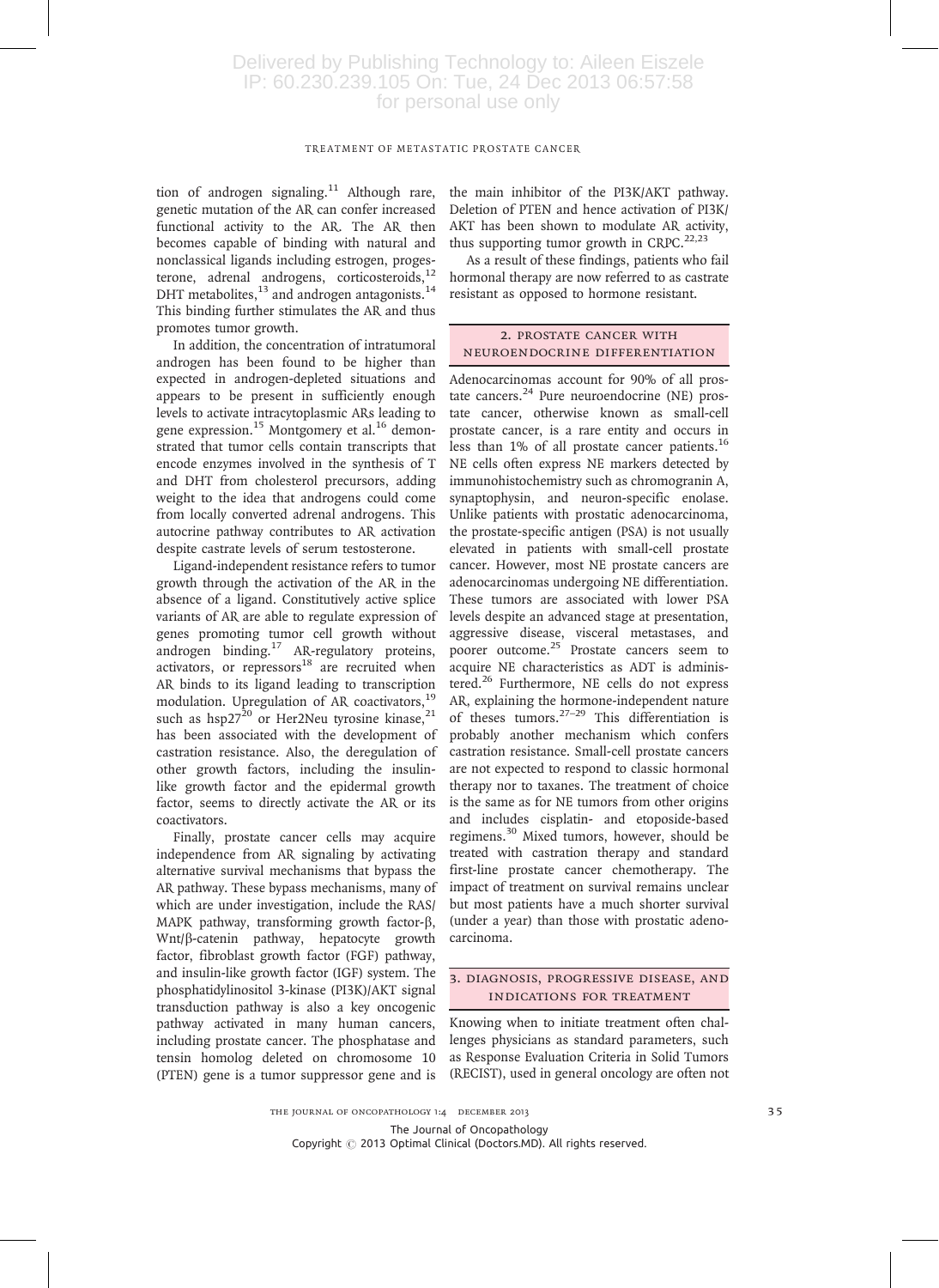#### The JOURNAL of ONCOPATHOLOGY

applicable to prostate cancer. Treating prostate cancer requires knowledge of the natural history of the disease, depends on clinical presentation and also on the patient's wishes. The disease can be categorized into different subgroups according to the presence or not of clinically detectable metastatic disease. Most patients  $(90\%)^{31}$  will only develop bone metastases while others will present with nodal involvement or visceral metastases. As patients do not necessarily develop the same complications individually adapted treatment regimens should be offered. The best moment to initiate treatment once a patient develops mCRPC is still, however, a matter of debate. Physicians should be guided in their decision-making process by the appearance or worsening of disease symptoms, the development of new distant metastases and/or an increase in PSA doubling time. $32$ 

The Prostate Cancer Working Group 2 (PCWG2) identified key criteria (Table 1) to aid in the design of clinical trials and these can also be used in clinical practice. $33$  The generally accepted definition of progressive disease (PD) is progression in the presence of castrate levels of T  $(T < 50$  ng/dL) after the withdrawal of antiandrogen therapy. This can be based on (1) biochemical recurrence, defined as an increase

in PSA confirmed by a second PSA value measured 1 week after the first; (2) development of bone metastases, defined as two or more bone lesions on bone scan and confirmed by computed tomography scan or magnetic resonance imaging in case of doubt; or (3) progression of nodal or visceral lesions according to RECIST criteria independent of any PSA evolution.

The diagnosis of PD in patients undergoing treatment for mCRPC also poses an additional challenge. Measurements and/or investigations in the first 12-week period need to be interpreted with caution. It is well known that during this time an increase in PSA, a flare-up on bone scan or an increase in pain can be observed, only to be followed by an objective response.<sup>34</sup>

#### 4. METASTATIC CRPC

#### 4.1. non ar targeting agents 4.1.1. Chemotherapy

Despite no survival benefit, mitoxantrone plus low-dose prednisone was a standard treatment in mCRPC for many years as the combination provided pain relief and reduced the PSA.<sup>36,37</sup> In 2004, two phase-III studies were published that demonstrated statistically significant survival benefits when docetaxel was administered to patients in this setting.

| Variable   | Sufficient criteria                                                                                                                                                                                         | Insufficient criteria when<br>present alone |
|------------|-------------------------------------------------------------------------------------------------------------------------------------------------------------------------------------------------------------|---------------------------------------------|
|            | Suggested criteria for treatment initiation in mCRPC                                                                                                                                                        |                                             |
| <b>PSA</b> | PSA increase with PSA-DT<6 months <sup>35</sup>                                                                                                                                                             | Increase in PSA                             |
| Bone       | Appearance of new lesions on bone scan                                                                                                                                                                      |                                             |
|            | Soft tissue Progression according to RECIST 1.1 criteria                                                                                                                                                    |                                             |
|            | Symptoms Apparition/worsening of disease symptoms (ie pain)                                                                                                                                                 |                                             |
|            | Suggested criteria for treatment discontinuation/change in clinical practice <sup>6</sup>                                                                                                                   |                                             |
| <b>PSA</b> |                                                                                                                                                                                                             | Increase in PSA                             |
| Bone       | Appearance of two new lesions on bone scan: if new lesions appear in the<br>first 12 weeks of treatment, 2 additional lesions must be found on a<br>confirmatory bone scan performed at least 6 weeks later |                                             |
|            | Soft tissue PD according to RECIST 1.1 [≥20% increase in the sum of the largest<br>diameters of the targeted lesions or appearance of new lesion (s)]: lymph<br>nodes' greatest diameter should be ≥2cm.    |                                             |
|            | Symptoms Pain worsening: pain progression could be ignored in the first 12 weeks of<br>treatment in the absence of compelling evidence of disease progression                                               |                                             |

36 THE JOURNAL OF ONCOPATHOLOGY 1:4 DECEMBER 2013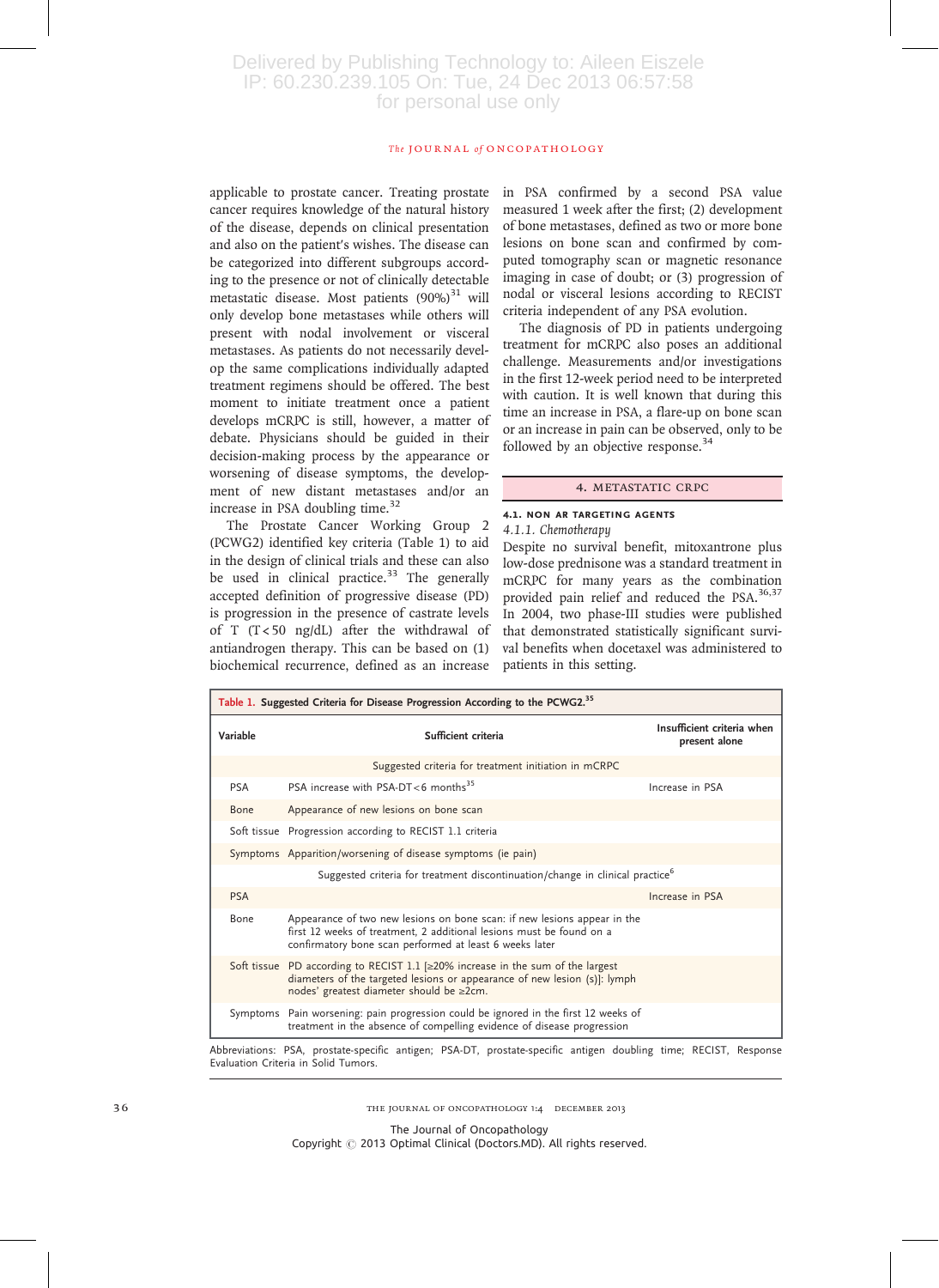#### TREATMENT OF METASTATIC PROSTATE CANCER

In the pivotal TAX 327 study, docetaxel, given every 3 weeks, was compared with docetaxel weekly or mitoxantrone.<sup>38</sup> While weekly docetaxel showed no significant survival advantage compared with mitoxantrone, median survival was increased by 2.9 months (19.2 months vs. 16.3 months,  $p = 0.004$ ) in the group treated with docetaxel every 3 weeks.<sup>39</sup> Three weekly docetaxel also decreased pain and PSA levels and improved quality of life. The incidence of grade 3 or 4 neutropenia was superior in the 3-weekly docetaxel group compared to the mitoxantrone group (32% vs. 22%, respectively). Other lowgrade toxicities that occurred in at least 15% of patients in the 3-weekly docetaxel group included alopecia, fatigue, diarrhea, nail changes, sensory neuropathy, stomatitis, tearing, and peripheral edema.

The second phase III study compared the combination of docetaxel and estramustine to mitoxantrone and prednisone. The overall survival (OS) of patients treated with docetaxel and estramustine was 17.5 months compared to 15.6 months ( $p = 0.02$ ) for mitoxantrone and prednisone.<sup>40</sup> The addition of estramustine to docetaxel is controversial. A meta-analysis suggested that it could improve OS when combined with chemotherapy but the number of patients treated with docetaxel in the meta-analysis was low.<sup>41</sup> We conducted a trial comparing docetaxel to docetaxel plus estramustine. No significant differences in outcome were found and estramustine only increased toxicity, particularly gastrointestinal adverse events.<sup>42</sup> Therefore, in our opinion, estramustine should not be used in the routine management of mCRPC.

In 2010, cabazitaxel, a semisynthetic tubulinbinding taxane, was validated in patients who progressed during or after docetaxel-based therapy. The phase-III, randomized TROPIC trial compared cabazitaxel in combination with prednisone to mitoxantrone and prednisone.<sup>43</sup> Median OS in the cabzitaxel group was 15.1 months versus 12.7 months in patients who received mitoxantrone. Cabazitaxel also produced better results in terms of time to PSA increase and time to tumor progression, but pain reduction was similar in both groups. Unfortunately, no quality of life data was recorded. Toxicities were mainly hematological. Fifty percent of patients in the cabazitaxel arm experienced grade 3 or more neutropenia and 8% had febrile neutropenia. The most recorded nonhe-

matological grade 3 or 4 toxicity was diarrhea (6%). Interestingly, cabazitaxel did not increase polyneuropathy, nail changes, or alopecia compared with mitoxantrone. A post hoc analysis of the TROPIC trial also demonstrated that from the time of the first docetaxel dose, cabazitaxel extended survival to 29 months. Therefore, with chemotherapy (docetaxel and cabazitaxel) alone, the median OS expected in patients with mCRPC has increased from 12.5 months to 29 months.<sup>44</sup>

Doubt exists over the optimal dose of cabazitaxel. The TROPIC trial administered cabazitaxel at a dose of 25 mg/m<sup>2</sup> but results from two other trials, PROSELICA and FIRSTANA, are eagerly awaited to see if 20 mg/m<sup>2</sup> can reduce toxicity but still maintain efficacy.

#### 4.1.2. Targeting the immune system

Sipuleucel-T, an autologous cellular immunotherapy, prolongs survival in asymptomatic or minimally symptomatic mCRPC. The Sipuleucel-T vaccine is made from peripheral blood mononuclear cells from which antigen-presenting cells are obtained during leukapheresis. The mononuclear cells are cultured (and thus activated) ex vivo with a fusion protein of prostatic acid phosphatase linked to a granulocyte– macrophage colony stimulating factor that helps the antigen-presenting cells to mature. The product is then reinjected intravenously three times per month. In the phase III imunotherapy prostate adenocarcinoma treatment (IMPACT) trial, 513 patients with asymptomatic or minimally symptomatic mCRPC were randomized to either sipuleucel-T or placebo.<sup>45</sup> OS was superior in the treatment arm by 4.1 months (25.8 months vs. 21.7 months,  $p = 0.02$ ). Interestingly, progression-free survival (PFS) was not improved in the treatment arm, probably due to the longer time needed for immunotherapy to induce tumor regression.

Other immunotherapies are under investigation. A phase II trial using a pox viral-based vaccine, Prostvac-VF, has shown promising results versus placebo.<sup>46</sup> Targeting immune checkpoints provides another interesting way to challenge the immune system. The cytotoxic Tlymphocyte antigen 4 checkpoint receptor plays a role in downregulating T-cell response and can be blocked with ipilimumab. Ipilimumab has demonstrated objective responses and decreases in PSA in phase II trials. Ongoing phase III trials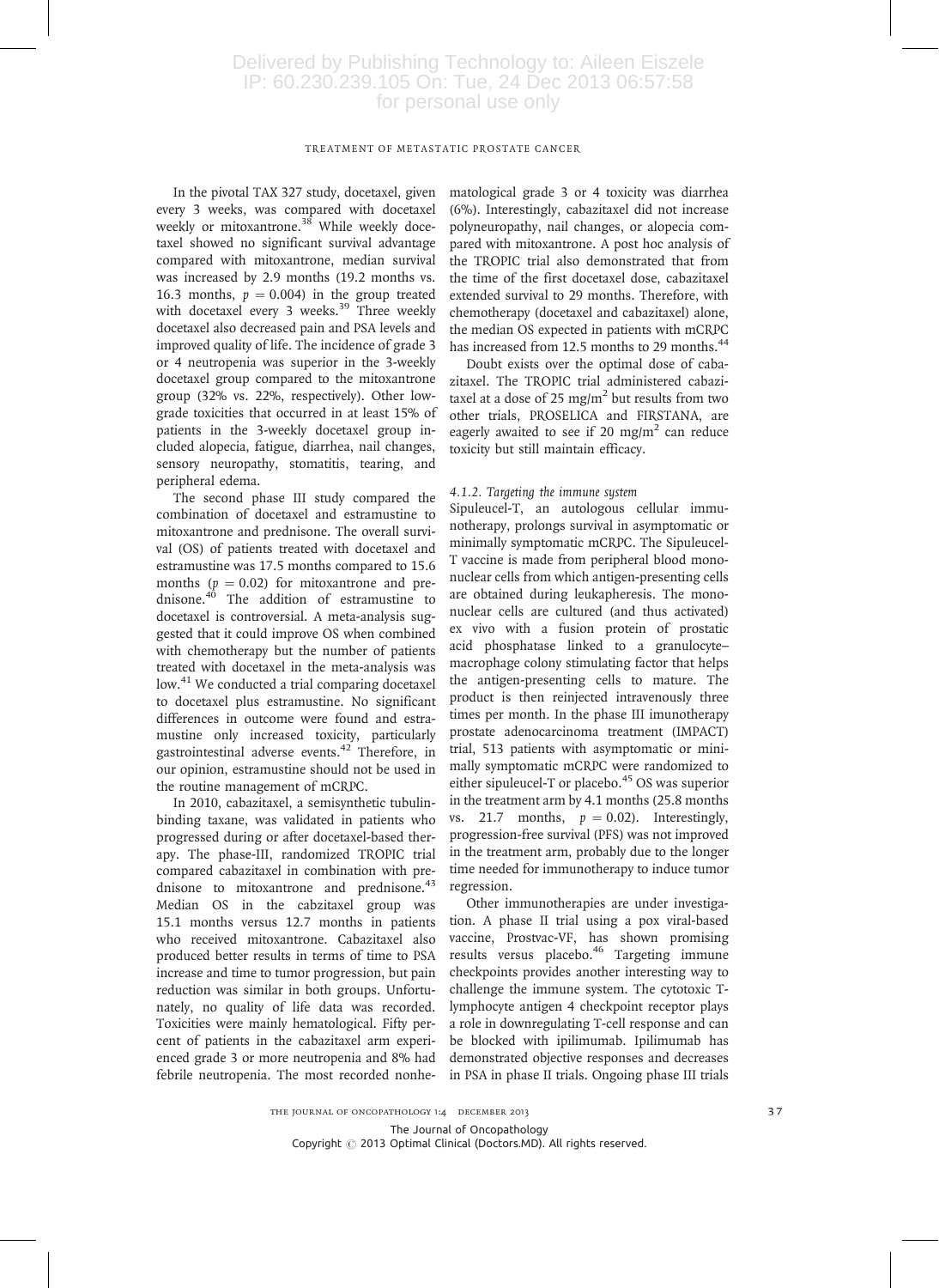#### The JOURNAL of ONCOPATHOLOGY

in mCRPC should determine its place in the 4.2.2. Enzalutamide – MDV 3100 treatment of mCRPC.<sup>47</sup>

## 4.2. androgen-axis targeting agents

#### 4.2.1. Abiraterone acetate

As previously described, mCRPC develops despite castrate conditions and remains partially sensitive to hormones, making the development of agents that target the hormonal axis attractive. Abiraterone acetate (AA) is an irreversible inhibitor of 17  $\alpha$ -hydroxylase/C17,20-lyase (CYP 17), an enzyme that plays a critical role in the production of glucocorticoids and extragonadal as well as intratumoral androgens.

Two phase III trials have confirmed the efficacy of AA in the treatment of patients with mCRPC. The COU-AA-301 trial showed that in docetaxel pretreated patients, the combination of AA and prednisone significantly improved OS compared with prednisone alone (14.5 vs. 10.9 months,  $p < 0.001$ .<sup>48</sup> The COU-AA-302 study sought to determine whether AA plus prednisone could provide clinical benefit to patients who had not received chemotherapy.<sup>49</sup> A statistically significant benefit in radiologic PFS (median not reached in the AA plus prednisone group vs. a median of 8.3 months in the prednisone alone group;  $p < 0.001$ ), and a trend toward increased OS (median OS not reached vs. 27.2 months with a 25% decrease in the risk of death in the AA group;  $p = NS$ ) encouraged the independent monitoring committee to unblind the study and allow crossover. Updated results at the third interim analysis have shown that the median time to radiographic progression doubled from 8.3 months to 16.5 months for the prednisone and combination arms, respectively,  $p<0.0001$ , and that OS increased from 30.1 months with prednisone alone to 35.3 months with the combination ( $p = 0.0151$ , although the difference did not cross the prespecified boundary for significance,  $p = 0.0035$ ).<sup>50</sup>

The use of AA and prednisone in the chemonaive setting also demonstrated quality of life benefits and confirmed the acceptable toxicity profile of this treatment. The main toxicities observed were fluid overload or edema (28%), hypertension (22%), and hypokalemia (17%). All were manageable with prednisone treatment. Monitoring of aminotransferase levels is required as transient, but sometimes severe, elevation of these enzymes has been observed.

Enzalutamide is an oral, pure AR antagonist. Unlike the first generation of AR antagonists, it does not promote AR translocation, DNA binding, or coactivator recruitment. Enzalutamide demonstrated efficacy regardless of prior chemotherapy in phase I and II trials.<sup>51</sup> The phase III, double-blind, placebo-controlled randomized trial, a study evaluating the efficacy and safety of the Investigational drug MDV3100 (AFFIR)M, evaluated whether enzalutamide could improve survival in patients pretreated with docetaxel.<sup>52</sup> Patients in the enzalutamide group increased their median OS by 4.8 months compared to placebo (median OS of 18.4 vs. 13.6 months respectively; p<0.001). Furthermore, significant benefits were seen in PSA and radiologic response, PFS, response rates, and quality of life scores. The most common adverse events were fatigue (34%), hot flashes (20%), and diarrhea (21%). Patients treated with enzalutamide experienced more seizures, especially if they had preexisting conditions. The interim analysis of the PREVAIL trial, evaluating enzalutamide in patients who have not yet received chemotherapy, is expected this year.

#### 4.2.3. Other androgen-axis targeting agents

Several new promising antihormonal agents are under investigation. Orteronel (TAK700), a nonsteroidal agent that targets CYP17A1 and selectively inhibits the 17,20-lyase, has demonstrated substantial activity on PSA levels in phase I/II trials.53 It is currently under investigation in phase III trials in chemotherapy pretreated and in chemo-naive patients. The next-generation CYP17 inhibitor, galeterone (TOK-001), also antagonizes the AR and reduces AR levels in prostate cancer cells. It is being examined in the phase I/II androgen receptor modulation optimized for response 1 (ARMOR1) trial.<sup>54</sup> Finally, the new androgen inhibitor, ODM-201, seems to have interesting antitumor activity in preclinical and phase I data.<sup>55</sup>

#### 4.3. bone targeting agents

Bone metastases exert a major negative impact on the quality of life of patients with mCRPC. Bone metastases are associated with skeletalrelated events (SREs), including pathological fractures and spinal cord compression, resulting in the need for bone radiotherapy and orthopedic surgery.<sup>56</sup> Preventing complications from bone

The Journal of Oncopathology

Copyright @ 2013 Optimal Clinical (Doctors.MD). All rights reserved.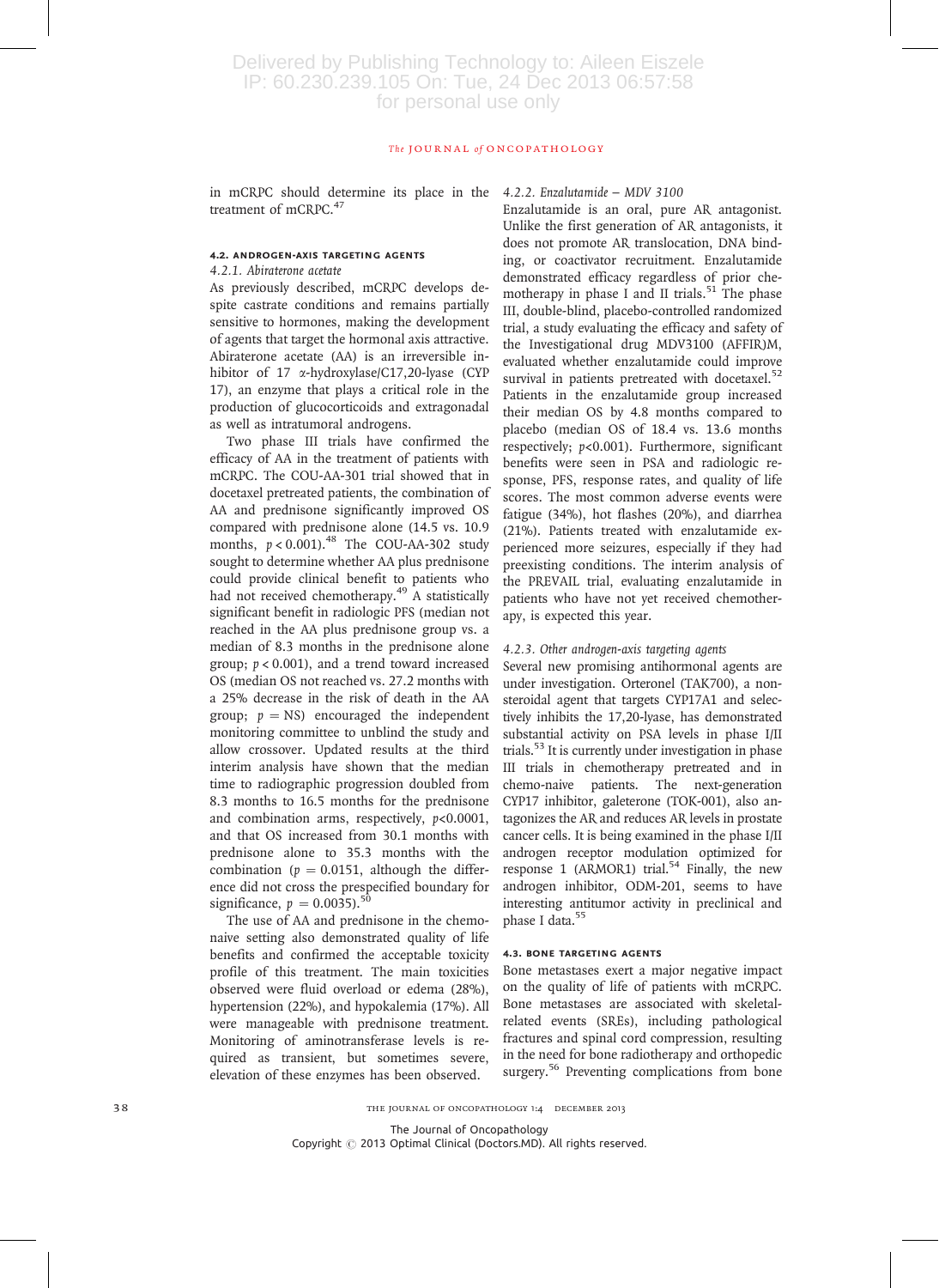#### TREATMENT OF METASTATIC PROSTATE CANCER

metastases is essential and should be done early in the disease as pain related to bone disease has been correlated with poorer outcomes.<sup>57</sup> Biphosphonates, receptor activator of nuclear factor-κB ligand (RANK-L) inhibitors and radionucleotides are welcome therapeutic additions to treat such complications.

#### 4.3.1. Antiresorptive agents

Bisphosphonates induce osteoclast apoptosis and lead to the inhibition of tumor-related osteolytic activity.<sup>58</sup> Despite the belief that bisphosphonates may themselves exert antitumoral effects, they have not proven to have any impact on survival.<sup>59</sup> Therefore, no evidence exists to support the use of these molecules in the adjuvant or nonmetastatic setting.

A phase III trial demonstrated that zoledronic acid was efficacious in delaying the onset of SREs when compared with placebo.<sup>60</sup> SREs occurred in 33% of patients in the experimental group versus 44% in the placebo group ( $p = 0.021$ ). The median time to the first SRE was also not reached in the treatment arm but was 321 days in the placebo arm ( $p = 0.011$ ). Zoledronic acid is well tolerated but requires monthly intravenous administration, renal function monitoring and dose adjustments in the presence of renal impairment. The recently presented phase III Zeus trial failed to demonstrate a benefit of zoledronic acid in preventing the incidence of bone metastases when given to patients with high-risk nonmetastatic prostate cancers.<sup>61</sup>

Denosumab is a fully human monoclonal antibody that inhibits the nuclear factor-κB ligand (RANK-L), thereby inhibiting osteoclastic maturation.<sup>62</sup> A phase III trial compared denosumab to standard therapy with zoledronic acid in mCRPC. $^{63}$  Median time to the first SRE was 20.7 months in the denosumab arm and 17.1 months in the zoledronic acid arm ( $p=0.0002$ ). More hypocalcemia (12.8%) occurred in the denosumab group. Both treatments were associated with osteonecrosis of the jaw but its incidence was rare (zoledronic acid 0.8% vs. denosumab 2.3%). Denosumab has advantages in that it is given as a subcutaneous injection and its administration does not depend on renal function. A phase III trial evaluated denosumab in the nonmetastatic setting and demonstrated an increase in bone metastasis-free survival of 4.2 months. Unfortunately, there was no survival benefit.<sup>64</sup>

#### 4.3.2. Radiopharmaceuticals

Other bone-targeted therapies include radiopharmaceuticals that target osteoblastic activity. B-emitters such as samarium-153  $(^{153}Sm)$  and strontium-89 ( $^{89}$ St) have been demonstrated to reduce pain due to bone metastases.<sup>65,66</sup> Studies of these agents have not demonstrated any OS advantages and data in terms of SLE prevention have not been recorded.<sup>67</sup> B-emitters are also associated with hematological toxicities and their use in routine practice is therefore limited.

Another radiopharmaceutical, radium-223 chloride  $(^{223}$ Ra, Alpharadin<sup>68</sup>), is an alphaemitter that is able to deliver higher-quality radiation to a more localized area than its predecessors. The alpharadin in symptomatic prostate cancer patients (ALSYMPCA) trial randomized patients with symptomatic bone metastases due to metastatic prostate cancer to either <sup>223</sup>Ra or placebo. Patients were either unfit for docetaxel or had received docetaxel as first-line treatment. The results showed an OS benefit with a median OS of 14.0 months in the treatment group versus 11.2 months in the placebo group, ( $p = 0.00185$ ). Time to the first SRE was also statistically significantly in favor of  $223$ Ra compared with placebo (13.6 months vs. 8.4 months, respectively;  $p = 0.00046$ ). In addition, patients treated in the  $223$ Ra arm experienced only minor toxicity and had fewer adverse events compared with patients in the placebo arm. Grades 3 and 4 neutropenia and thrombopenia, the limiting toxicities of samarium-153 and strontium-89, were observed in only 2% and 4% of patients, respectively.

#### 5. OTHER AND FUTURE THERAPIES

Other targets are currently under investigation in mCRPC. Trials have examined various molecules in combination with docetaxel but none have shown any clinical benefit. Agents targeting angiogenesis, such as bevacizumab $^{69}$  and aflibercept, $70$  have also been disappointing and did not enhance efficacy in mCRPC when combined with chemotherapy. A quinoline-3-carboxamide derivative, tasquiminod, seems to have activity in minimally symptomatic disease. This molecule offers antiangiogenesis and antitumoral characteristics and has demonstrated some benefit in phase II trials. $71$ 

The SYNERGY trial is a randomized phase III study evaluating the ability of custirsen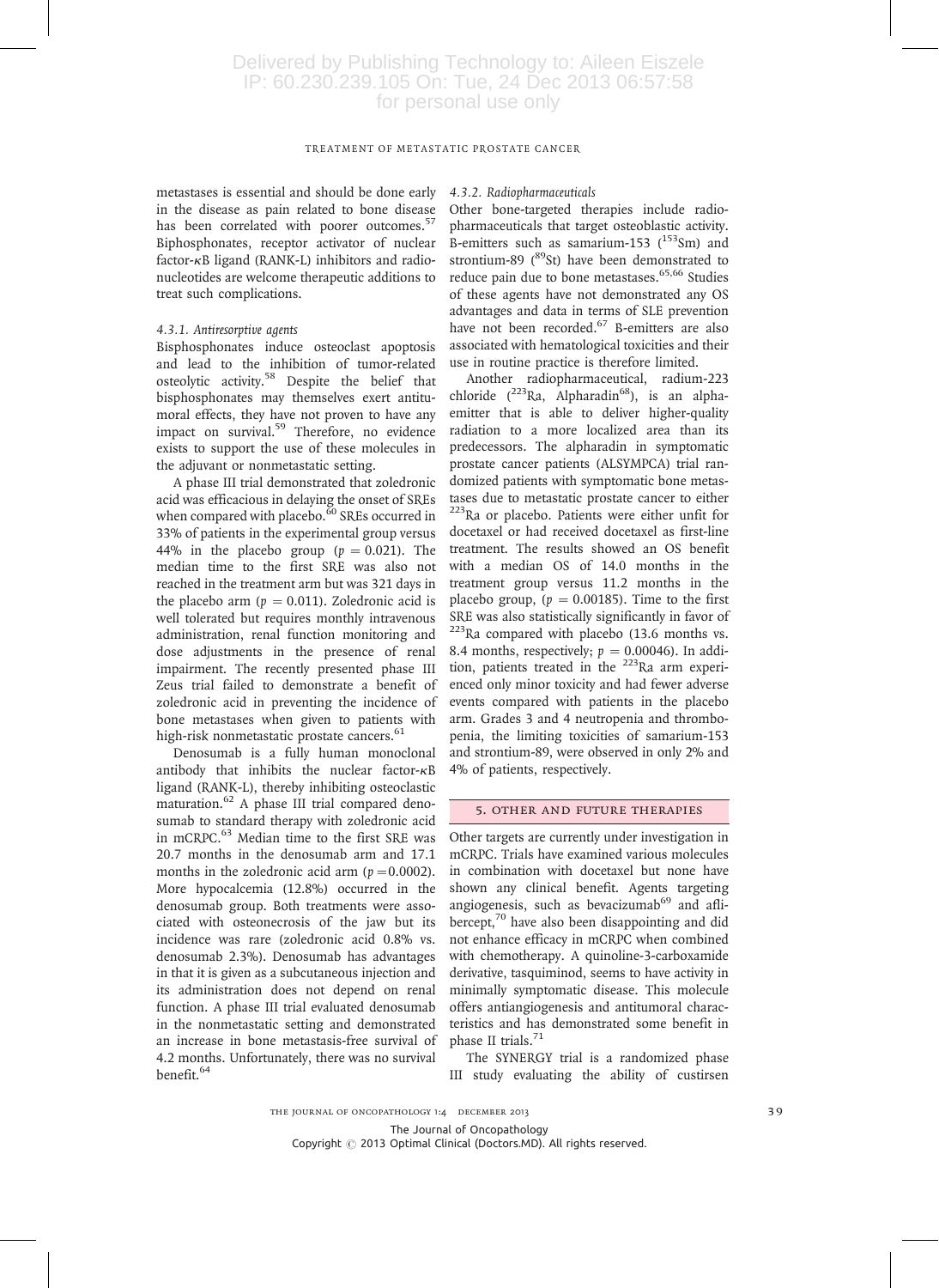#### The JOURNAL of ONCOPATHOLOGY

(OGX-O11) to improve survival when added to first-line docetaxel. Custirsen is an antisense oligonucleotide which inhibits the cytoprotective chaperone clusterin which, when overexpressed, results in resistance to treatment. Custirsen has demonstrated survival benefits in a phase II trial in combination with docetaxel. $72$ 

One of the most promising new agents is cabozantinib, which inhibits both c-Met and vascular endothelial growth factor receptor 2. A phase II trial demonstrated efficacy in terms of regression of soft tissue lesions (72% of patients), improved bone scan (68%), diminished bone pain, and reduction in bone turnover markers. PFS was also increased.<sup>73</sup> Ongoing phase III trials are evaluating cabozantinib in terms of survival (COMET-1) and as a painpalliating agent (COMET-2).

### 6. CONCLUSIONS

The landscape of CRPC has radically changed. The use of new agents has enabled the median survival to double in a very short time. However, uncertainty remains with regards to treatment sequencing (Fig. 2). At the time of writing, there is no strong data to guide clinicians on the most appropriate sequential use of these agents.

Studies have categorized treatments into the ''pre-docetaxel'' or ''post-docetaxel'' setting and also in terms of symptomatic or asymptomatic disease. Future trials will need to incorporate clever designs that evoke clear strategies according to the stage and biology of the disease.

Many questions remain. For example, could some treatments, such as immunotherapy, be more effective when the disease burden is at its lowest, as in the nonmetastatic setting? AR and androgen synthesis inhibitors are validated in the second-line setting but recent studies have demonstrated their potential first-line (before chemotherapy), which also raises questions about which treatment we should chose first. In other words, how do we accurately distinguish which mCRPC patients will benefit from AA or other hormonal manipulations as front-line therapy from those who will require rapid initiation of chemotherapy?

Conflicting results exist regarding the activity of cabazitaxel after AA.<sup>74,75</sup> Modest activity of abiraterone after enzalutamide and docetaxel has also been reported.<sup>76,77</sup> These two examples again illustrate the need to develop reliable biomarkers for treatment activity so that we can effectively choose the best option for our patients.



40 **the journal of oncopathology 1:4** DECEMBER 2013

The Journal of Oncopathology Copyright @ 2013 Optimal Clinical (Doctors.MD). All rights reserved.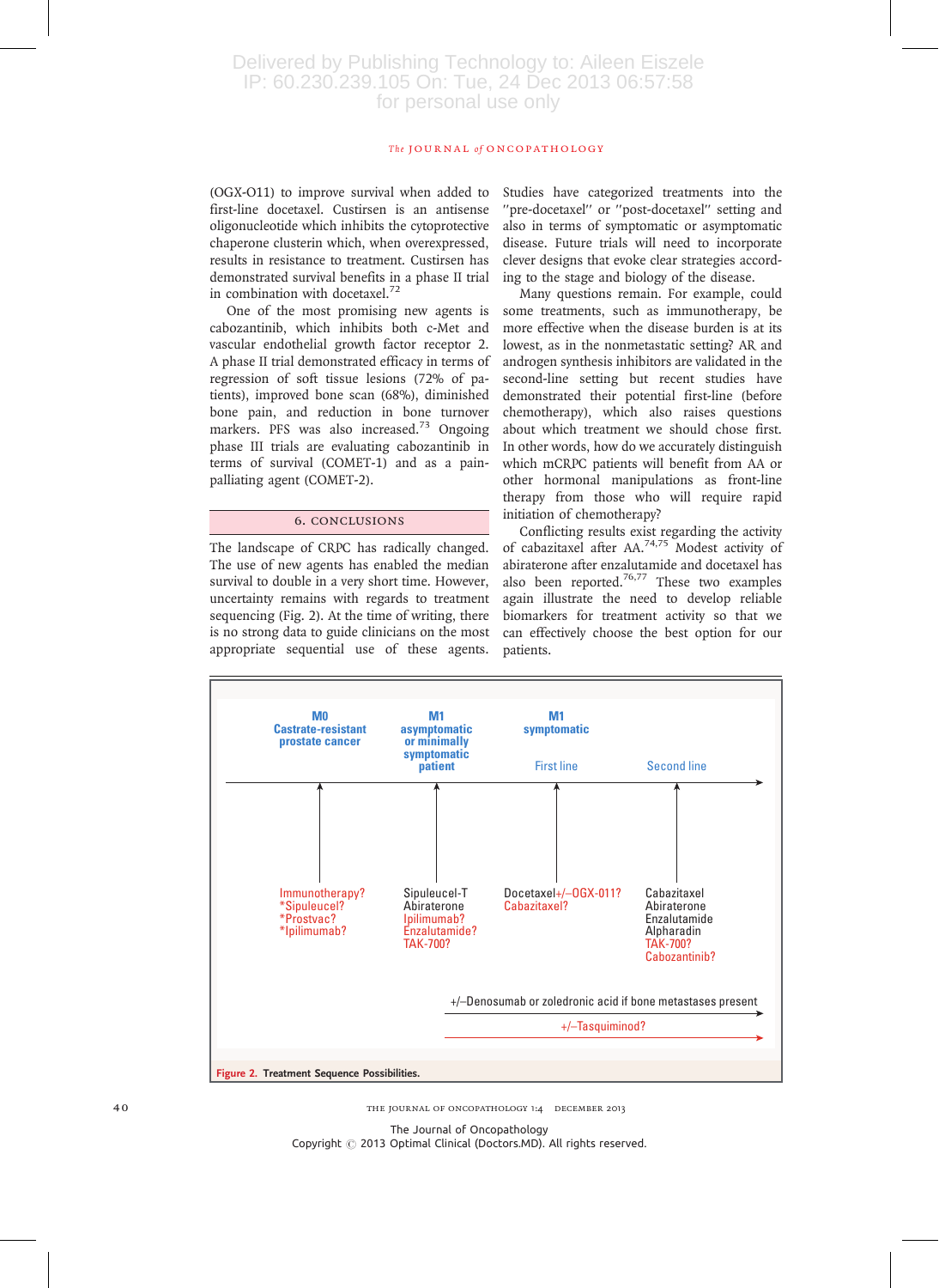#### TREATMENT OF METASTATIC PROSTATE CANCER

Finally, common markers of activity, such as PSA or PFS, are being challenged by recent findings. Some molecules, such as Sipuleucel-T, might have an effect on OS but not on PFS.<sup>29</sup> Others, like cabozantinib, may demonstrate a positive effect on bone scan that does not correlate with a reduction in the PSA.<sup>57</sup>

#### Acknowledgment

The authors wish to thank Aileen Eiszele for editing this manuscript.

#### AUTHORS' DISCLOSURES OF POTENTIAL CONFLICTS OF INTEREST

In conclusion, many questions remain, making the treatment of prostate cancer an exciting and rapidly evolving field.

The authors indicated no potential conflicts of interest.

#### REFERENCES

1. Howlader N, Noone AM, Krapcho M, et al. SEER Cancer Statistics Review, 1975–2010, National Cancer Institute. Bethesda, MD, [http://seer.cancer.gov/](http://seer.cancer.gov/csr/1975_2010/) [csr/1975\\_2010/,](http://seer.cancer.gov/csr/1975_2010/) based on November 2012 SEER data submission, posted to the SEER web site, April 2013.

2. Cancer research UK. Office for National Statistics Mortality Statistics: Deaths registered in 2010, England and Wales. London: National Statistics; 2010. 3. Huggins C, Hodges CV. The effect of castration on prostate cancer. I. The effect of castration, of oestrogen and of androgen injection on serum phosphatases in metastatic carcinoma of the prostate. Cancer Res. [1941;1:293.](http://www.ingentaconnect.com/content/external-references?article=0008-5472(1941)1L.293[aid=1887856])

4. Jenster G. The role of the androgen receptor in the development and progres-sion of prostate cancer. [Semin Oncol.](http://www.ingentaconnect.com/content/external-references?article=0093-7754(1999)26L.407[aid=5060950]) [1999;26:407](http://www.ingentaconnect.com/content/external-references?article=0093-7754(1999)26L.407[aid=5060950])–421.

5. Bubendorf L, Kononen J, Koivisto P, et al. Survey of gene amplifications during prostate cancer progression by highthroughout fluorescence in situ hybridization on tissue microarrays. [Cancer Res.](http://www.ingentaconnect.com/content/external-references?article=0008-5472(1999)59L.803[aid=1124039]) [1999;59:803](http://www.ingentaconnect.com/content/external-references?article=0008-5472(1999)59L.803[aid=1124039])–806.

6. Visakorpi T, Hyytinen E, Koivisto P, et al. In vivo amplification of the androgen receptor gene and progression of human prostate cancer. [Nat Genet.](http://www.ingentaconnect.com/content/external-references?article=1061-4036(1995)9L.401[aid=204264]) 1995; [9:401](http://www.ingentaconnect.com/content/external-references?article=1061-4036(1995)9L.401[aid=204264])–406.

7. Koivisto P, Kononen J, Palmberg C, et al. Androgen receptor gene amplification: a possible molecular mechanism for androgen deprivation therapy failure in prostate cancer. Cancer Res. [1997;57:314](http://www.ingentaconnect.com/content/external-references?article=0008-5472(1997)57L.314[aid=1519157])– 319.

8. Feldman BJ, Feldman D. The development of androgen-independent prostate cancer. [Nat Rev Cancer.](http://www.ingentaconnect.com/content/external-references?article=1474-175x(2001)1L.34[aid=5093320]) 2001;1:34–45.

9. Gregory CW, Johnson RT Jr, Mohler JL, French FS, Wilson EM. Androgen receptor stabilization in recurrent prostate cancer is associated with hypersensitivity to low androgen. [Cancer Res.](http://www.ingentaconnect.com/content/external-references?article=0008-5472(2001)61L.2892[aid=4965881]) 2001; [61:2892](http://www.ingentaconnect.com/content/external-references?article=0008-5472(2001)61L.2892[aid=4965881])–2898.

10. Kawata H, Ishikura N, Watanabe M, Nishimoto A, Tsunenari T, Aoki Y. Prolonged treatment with bicalutamide induces androgen receptor overexpression and androgen hypersensitivity. Prostate. 2010;70:745–754.

11. Buchanan G, Greenberg NM, Scher HI, Harris JM, Marshall VR, Tilley WD. Collocation of androgen receptor gene mutations in prostate cancer. [Clin Cancer](http://www.ingentaconnect.com/content/external-references?article=1078-0432(2001)7L.1273[aid=10178722]) Res. [2001;7:1273](http://www.ingentaconnect.com/content/external-references?article=1078-0432(2001)7L.1273[aid=10178722])–1281.

12. Zhao XY, Malloy PJ, Krishnan AV, et al. Glucocorticoids can promote androgen-independent growth of prostate cancer cells through a mutated androgen receptor. Nat Med. 2000;6:703–706.

13. Koivisto P, Kolmer M, Visakorpi T, Kallioniemi OP. Androgen receptor gene and hormonal therapy failure of prostate cancer. Am J Path. [1998;152:1](http://www.ingentaconnect.com/content/external-references?article=0002-9440(1998)152L.1[aid=2638131])–9.

14. Culig Z, Hoffmann J, Erdel M, et al. Switch from antagonist to agonist of the androgen receptor bicalutamide is associated with prostate tumour progression in a new model system. [Br J Cancer.](http://www.ingentaconnect.com/content/external-references?article=0007-0920(1999)81L.242[aid=5062451]) [1999;81:242](http://www.ingentaconnect.com/content/external-references?article=0007-0920(1999)81L.242[aid=5062451])–251.

15. Montgomery RB, Mostaghel EA, Vessella R, et al. Maintenance of intratumoral androgens in metastatic prostate cancer: a mechanism for castration-resistant tumor growth. Cancer Res. 2008; 68:4447–4454.

16. Mohler JL, Gregory CW, Ford OH III, et al. The androgen axis in recurrent prostate cancer. [Clin Cancer Res.](http://www.ingentaconnect.com/content/external-references?article=1078-0432(2004)10L.440[aid=8246085]) 2004; [10:440](http://www.ingentaconnect.com/content/external-references?article=1078-0432(2004)10L.440[aid=8246085])–448.

17. Watson PA, Chen YF, Balbas MD, et al. Constitutively active androgen receptor splice variants expressed in castration-resistant prostate cancer require fulllength androgen receptor. Proc Natl Acad Sci USA. 2010;107:16759–16765.

18. Wang L, Hsu CL, Chang C. Androgen receptor corepressors: an overview. [Pros](http://www.ingentaconnect.com/content/external-references?article=0270-4137(2005)63L.117[aid=7170488])tate. [2005;63:117](http://www.ingentaconnect.com/content/external-references?article=0270-4137(2005)63L.117[aid=7170488])–130.

19. Gregory CW, He B, Johnson RT, et al. A mechanism for androgen receptor-mediated prostate cancer recurrence after androgen deprivation therapy. [Cancer](http://www.ingentaconnect.com/content/external-references?article=0008-5472(2001)61L.4315[aid=4965887]) Res. [2001;61:4315](http://www.ingentaconnect.com/content/external-references?article=0008-5472(2001)61L.4315[aid=4965887])–4319.

20. Rocchi P, So A, Kojima S, et al. Heat shock protein 27 increases after androgen ablation and plays a cytoprotective role in hormone-refractory prostate cancer. Cancer Res. 2004;64(18):6595–6602. 21. Craft N, Shostak Y, Carey M, Sawyers CL. A mechanism for hormone-independent prostate cancer through modulation of androgen receptor signaling by the HER-2/neu tyrosine kinase. Nat Med. 1999;5(3):280–285.

22. Karantanos T, Corn PG, Thompson TC. Prostate cancer progression after androgen deprivation therapy: mechanisms of castrate resistance and novel therapeutic approaches. Oncogene. 2013. [doi: 10.1038/onc.2013.206.](http://dx.doi.org/10.1038/onc.2013.206) [Epub ahead of print].

23. Choucair K. PTEN genomic deletion predicts prostate cancer recurrence and is associated with low AR expression and transcriptional activity. BMC Cancer. 2012; 12:543.

24. Humphrey P. Histological variants of prostatic carcinoma and their significance. [Histopathology.](http://www.ingentaconnect.com/content/external-references?article=0309-0167(2012)60L.59[aid=10178717]) 2012;60:59[–](http://www.ingentaconnect.com/content/external-references?article=0309-0167(2012)60L.59[aid=10178717])[74.](http://www.ingentaconnect.com/content/external-references?article=0309-0167(2012)60L.59[aid=10178717])

25. Papandreou CN, Daliani DD, Thall PF, et al. Results of a phase II study with doxorubicin, etoposide, and cisplatin in patients with fully characterized smallcell carcinoma of the prostate. J Clin Oncol. 2002;20(14):3072–3080.

26. Hirano D, Okada Y, Minei S, Takimoto Y, Nemoto N. Neuroendocrine differentiation in hormone refractory prostate cancer following androgen deprivation therapy. Eur Urol. 2004;45 (5):586–592; discussion 592.

27. Bonkhoff H, Stein U, Remberger K. Androgen receptor status in endocrineparacrine cell types of the normal, hyperplastic, and neoplastic human prostate. [Virchows Arch A Pathol Anat Histopathol.](http://www.ingentaconnect.com/content/external-references?article=0174-7398(1993)423:4L.291[aid=10178710]) [1993;423\(4\):291](http://www.ingentaconnect.com/content/external-references?article=0174-7398(1993)423:4L.291[aid=10178710])–294.

28. Krijnen JL, Janssen PJ, Ruizeveld de Winter JA, et al. [Do neuroendocrine cells](http://www.ingentaconnect.com/content/external-references?article=0301-5564(1993)100:5L.393[aid=10178709]) [in human prostate cancer express andro-](http://www.ingentaconnect.com/content/external-references?article=0301-5564(1993)100:5L.393[aid=10178709])gen receptor? [Histochemistry.](http://www.ingentaconnect.com/content/external-references?article=0301-5564(1993)100:5L.393[aid=10178709]) 1993;100(5): [393](http://www.ingentaconnect.com/content/external-references?article=0301-5564(1993)100:5L.393[aid=10178709])–398.

29. Nakada SY, di Sant'Agnese PA, Moynes RA, et al. The androgen receptor status of neuroendocrine cells in human benign and malignant prostatic tissue. Cancer Res. [1993;53\(9\):1967](http://www.ingentaconnect.com/content/external-references?article=0008-5472(1993)53:9L.1967[aid=10178708])–1970.

30. Helpap B. Morphology and therapeutic strategies for neuroendocrine tumors of the genitourinary tract. Cancer. 2002; 95:1415–1420.

31. Scher HI, Morris MJ, Kelly WK, Schwartz LH, Heller G. Prostate cancer clinical trial end points: ''RECIST''ing a step backwards. Clin Cancer Res. 2005; 11:5223–5232.

THE JOURNAL OF ONCOPATHOLOGY 1:4 DECEMBER 2013 4 1

The Journal of Oncopathology

Copyright @ 2013 Optimal Clinical (Doctors.MD). All rights reserved.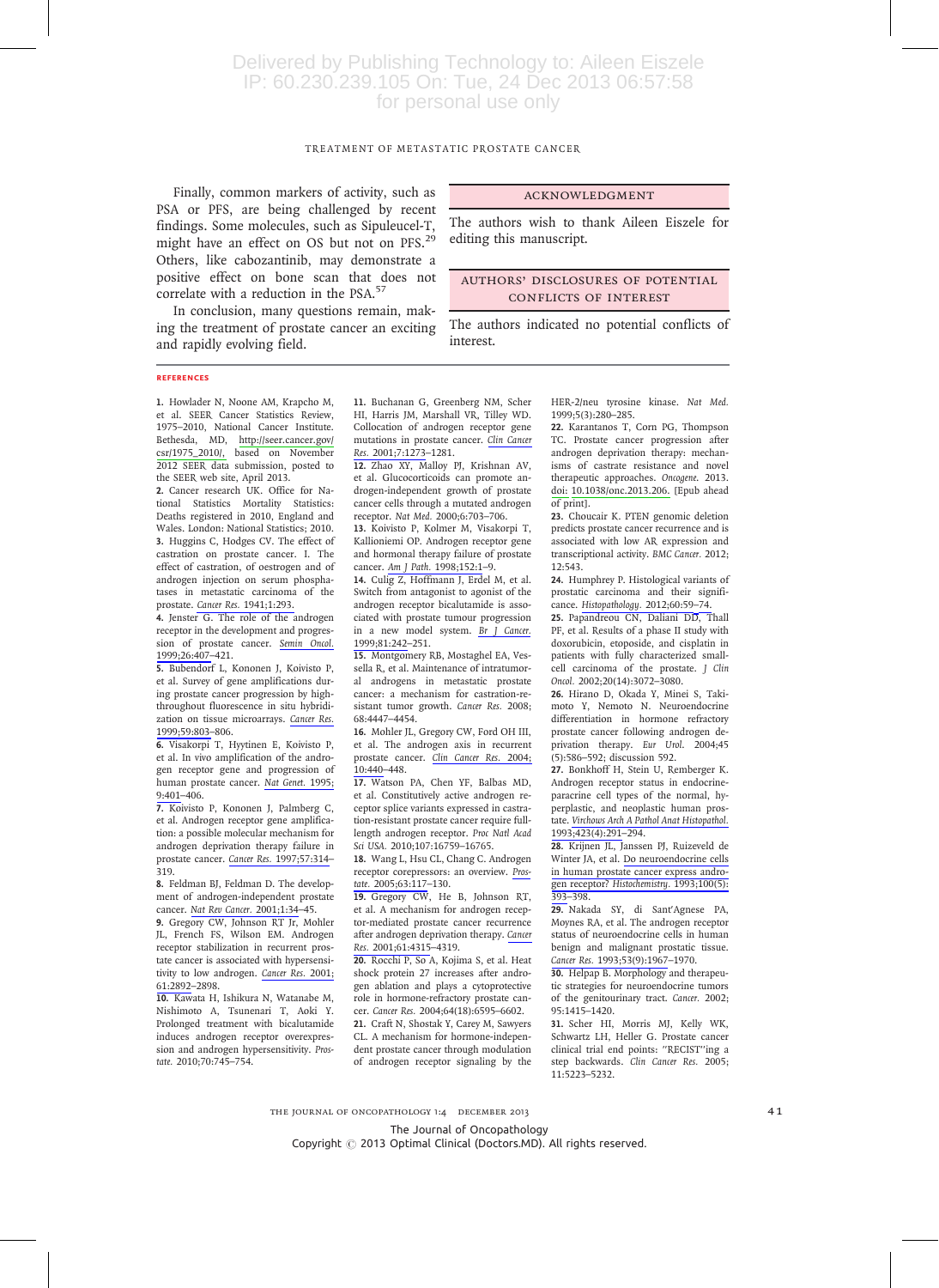#### The JOURNAL of ONCOPATHOLOGY

32. Oudard S, Banu E, Scotte F, et al. Prostate-specific antigen doubling time before onset of chemotherapy as a predictor of survival for hormone-refractory prostate cancer patients. [Ann Oncol](http://www.ingentaconnect.com/content/external-references?article=0923-7534(2007)18:11L.1828[aid=10178731]). [2007;18](http://www.ingentaconnect.com/content/external-references?article=0923-7534(2007)18:11L.1828[aid=10178731])(11):1828–1833. [Epub 2007 Sep  $\overline{9}$ ]

33. Scher HI, Halabi S, Tannock I, et al. Design and end points of clinical trials for patients with progressive prostate cancer and castrate levels of testosterone: recommendations of the Prostate Cancer Clinical Trials Working Group. J Clin Oncol. 2008;26:1148–1159.

34. Scher HI, Morris MJ, Basch E, Heller G. End points and outcomes in castration-resistant prostate cancer: from clinical trials to clinical practice. J Clin Oncol. 2011;29(27):3695–3704.

35. Mottet N, Bellmunt J, Bolla M, et al. EAU guidelines on prostate cancer. Part II: Treatment of advanced, relapsing, and castration-resistant prostate cancer. Eur Urol. 2011;59(4):572–583.

36. Tannock IF, Osoba D, Stockler MR, et al. Chemotherapy with mitoxantrone plus prednisone or prednisone alone for symptomatic hormone-resistant prostate cancer: a Canadian randomized trial with palliative end points. [J Clin Oncol.](http://www.ingentaconnect.com/content/external-references?article=0732-183x(1996)14L.1756[aid=1519152]) 1996; [14:1756](http://www.ingentaconnect.com/content/external-references?article=0732-183x(1996)14L.1756[aid=1519152])–1764.

37. Kantoff PW, Halabi S, Conaway M, et al. Hydrocortisone with or without mitoxantrone in men with hormonerefractory prostate cancer: results of the cancer and leukemia Group B 9182 study. J Clin Oncol. [1999;17:2506](http://www.ingentaconnect.com/content/external-references?article=0732-183x(1999)17L.2506[aid=2415418])–2513.

38. Tannock IF, de Wit R, Berry WR, et al. Docetaxel plus prednisone or mitoxantrone plus prednisone for advance prostate cancer. [N Engl J Med.](http://www.ingentaconnect.com/content/external-references?article=0028-4793(2004)351L.1502[aid=7427892]) [2004;351:1502](http://www.ingentaconnect.com/content/external-references?article=0028-4793(2004)351L.1502[aid=7427892])–1512.

39. Berthold DR, Pond GR, Soban F, de Wit R, Eisenberger M, Tannock IF. Docetaxel plus prednisone or mitoxantrone plus prednisone for advanced prostate cancer: updated survival in the TAX 327 Study. J Clin Oncol. 2008;26:242–245. 40. Petrylak DP, Tangen CM, Hussain MH, et al. Docetaxel and estramustine compared with mitoxantrone and prednisone for advanced refractory prostate cancer. [N Engl J Med.](http://www.ingentaconnect.com/content/external-references?article=0028-4793(2004)351L.1513[aid=7427891]) 2004;351:1513– 1520.

41. Fizazi K, Le Maitre A, Hudes G, et al. Addition of estramustine to chemotherapy and survival of patients with castration-refractory prostate cancer: a metaanalysis of individual patient data. Lancet Oncol. 2007;8:994–1000.

42. Machiels JP, Mazzeo F, Clausse M, et al. Prospective randomized study comparing docetaxel, estramustine and prednisone with docetaxel and prednisone in metastatic hormone-refractory prostate cancer. J Clin Oncol. 2008;26:5261–5268. 43. de Bono JS, Oudard S, Ozguroglu M, et al. Prednisone plus cabazitaxel or mitoxantrone for metastatic castrationresistant prostate cancer progressing

after docetaxel treatment: a randomised open-label trial. Lancet. 2010;376:1147– 1154.

44. Sartor AO, Oudard S, Ozguroglu M, et al. Survival benefit from first docetaxel treatment for cabazitaxel plus prednisone compared with mitoxantrone plus prednisone in patients with metastatic castration resistant prostate cancer (mCRPC) enrolled in the TROPIC trial. Presented at: 47th Annual Meeting of the American Society of Clinical Oncology (ASCO); Jun 4–8, 2011; Chicago, IL. [abstract 4525]. 45. Kantoff PW, Higano CS, Shore ND, et al. Sipuleucel-T immunotherapy for castration-resistant prostate cancer. N Eng J Med. 2010;363:411–422.

46. Kantoff PW, Schuetz TJ, Blumenstein BA, et al. Overall survival analysis of a phase II randomized controlled trial of a Poxviral-based PSA-targeted immunotherapy in metastatic castration-resistant prostate cancer. J Clin Oncol. 2010;28:1099–1105.

47. O'Mahony D, Morris JC, Quinn C, et al. A pilot study of CTLA-4 blockade after cancer vaccine failure in patients with advanced malignancy. [Clin Cancer Res.](http://www.ingentaconnect.com/content/external-references?article=1078-0432(2007)13L.958[aid=8796302]) [2007;13:958](http://www.ingentaconnect.com/content/external-references?article=1078-0432(2007)13L.958[aid=8796302])–964.

48. de Bono JS, Logothetis CJ, Molina A, et al. Abiraterone and increased survival in metastatic prostate cancer. N Engl J Med. 2011;364:1995–2005.

49. Ryan CJ, Smith MR, de Bono JS, et al. Abiraterone in metastatic prostate cancer without previous chemotherapy. N Engl J Med. 2013;368:138–148.

50. Rathkopf D, Smith MR, De Bono JS, et al. Updated interim analysis (IA) of COU-AA-302, a randomized phase III study of abiraterone acetate (AA) in patients (pts) with metastatic castrationresistant prostate cancer (mCRPC) without prior chemotherapy. J Clin Oncol. 2013;31(suppl 6):[abstract 5].

51. Scher HI, Beer TM, Higano CS, et al. Antitumour activity of MDV3100 in castration-resistant prostate cancer: a phase 1–2 study. Lancet. 2010;375:1437–1446.

52. Scher HI, Fizazi K, Saad F, et al. Increased survival with enzalutamide in prostate cancer after chemotherapy. N Engl J Med. 2012;367:1187–1197.

53. Dreicer R, MacVicar G, et al. Safety, pharmacokinetics, and efficacy of TAK-700 in metastatic castration-resistant prostate Agus D, cancer: a phase I/II, open-label study. J Clin Oncol. 2010;28 (suppl):[abstract 3084].

54. Taplin ME, Chu F, Morrison JP, et al. ARMOR1: safety of galeterone (TOK-001) in a phase 1 clinical trial in chemotherapy naïve patients with castration resistant prostate cancer (CRPC). Cancer Res. 2012; 72(8, suppl 1). Presented at: American Association for Cancer Research Annual Meeting; Mar 31–Apr 4, 2012; Chicago, IL. [abstract CT-07].

55. Fizazi K, Massard C, James ND, et al. ODM-201, a new generation androgen receptor inhibitor for castration-resistant prostate cancer. Preclinical and phase I data. J Clin Oncol. 2013;31(suppl 6):[abstract 65].

56. Coleman RE. Skeletal complications of malignancy. Cancer. 1997;80(suppl 8):1588–1594.

57. Halabi S, Vogelzang NJ, Kornblith AB, et al. Pain predicts overall survival in men with metastatic castration-refractory prostate cancer. J Clin Oncol. 2008;26  $(15):2544 - 2549$ .

58. Corey E, Brown LG, Quinn JE, et al. Zoledronic acid exhibits inhibitory effects on osteoblastic and osteolytic metastases of prostate cancer. Clin Cancer Res. 2003;9 (1):295–306.

59. Guise TA. Antitumor effects of bisphosphonates: promising preclinical evidence. Cancer Treat Rev. 2008;34(suppl 1):S19–S24.

60. Saad F, Gleason DM, Murray R, et al. A randomized, placebo-controlled trial of zoledronic acid in patients with hormone-refractory metastatic prostate carcinoma. [J Natl Cancer Inst.](http://www.ingentaconnect.com/content/external-references?article=0027-8874(2002)94:19L.1458[aid=10178726]) 2002;94(19): [1458](http://www.ingentaconnect.com/content/external-references?article=0027-8874(2002)94:19L.1458[aid=10178726])–1468.

61. Zometa European study (ZEUS trial). 28th EAU meeting.

62. Zhang J, Dai J, Qi Y, et al. Osteoprotegerin inhibits prostate cancer-induced osteoclastogenesis and prevents prostate tumor growth in the bone. J Clin Invest. 2001;107(10):1235–1244.

63. Fizazi K, Carducci M, Smith M, et al. Denosumab versus zoledronic acid for treatment of bone metastases in men with castration-resistant prostate cancer: a randomised, double blind study. Lancet. 2011;377:813–822.

64. Smith MR, Saad F, Coleman R, et al. Denosumab and bone-metastasis-free survival in men with castration-resistant prostate cancer: results of a phase 3, randomised, placebo-controlled trial. Lancet. 2012;379:39–46.

65. Fizazi K, Beuzeboc P, Lumbroso J, et al. Phase II trial of consolidation docetaxel and samarium-153 in patients with bone metastases from castrationresistant prostate cancer. J Clin Oncol. 2009;27:2429–2435.

66. Porter AT, McEwan AJ, Powe JE, et al. Results of a randomized phase-III trial to evaluate the efficacy of strontium-89 adjuvant to local field external beam irradiation in the management of endocrine resistant metastatic prostate cancer. Int J Radiat Oncol Biol Phys. 1993;25 (5):805–813.

67. Sartor O, Reid RH, Hoskin PJ, et al. Samarium-153-lexidronam complex for treatment of painful bone metastases in hormone-refractory prostate cancer. Urology. 2004;63:940–945.

68. Parker C, Heinrich D, O'Sullivan JM, et al. Overall survival benefit and safety profile of radium-223 chloride, a first class alpha-pharmaceutical: Results from a phase III randomized trial (ALSYMPCA)

42 THE JOURNAL OF ONCOPATHOLOGY 1:4 DECEMBER 2013

The Journal of Oncopathology

Copyright @ 2013 Optimal Clinical (Doctors.MD). All rights reserved.